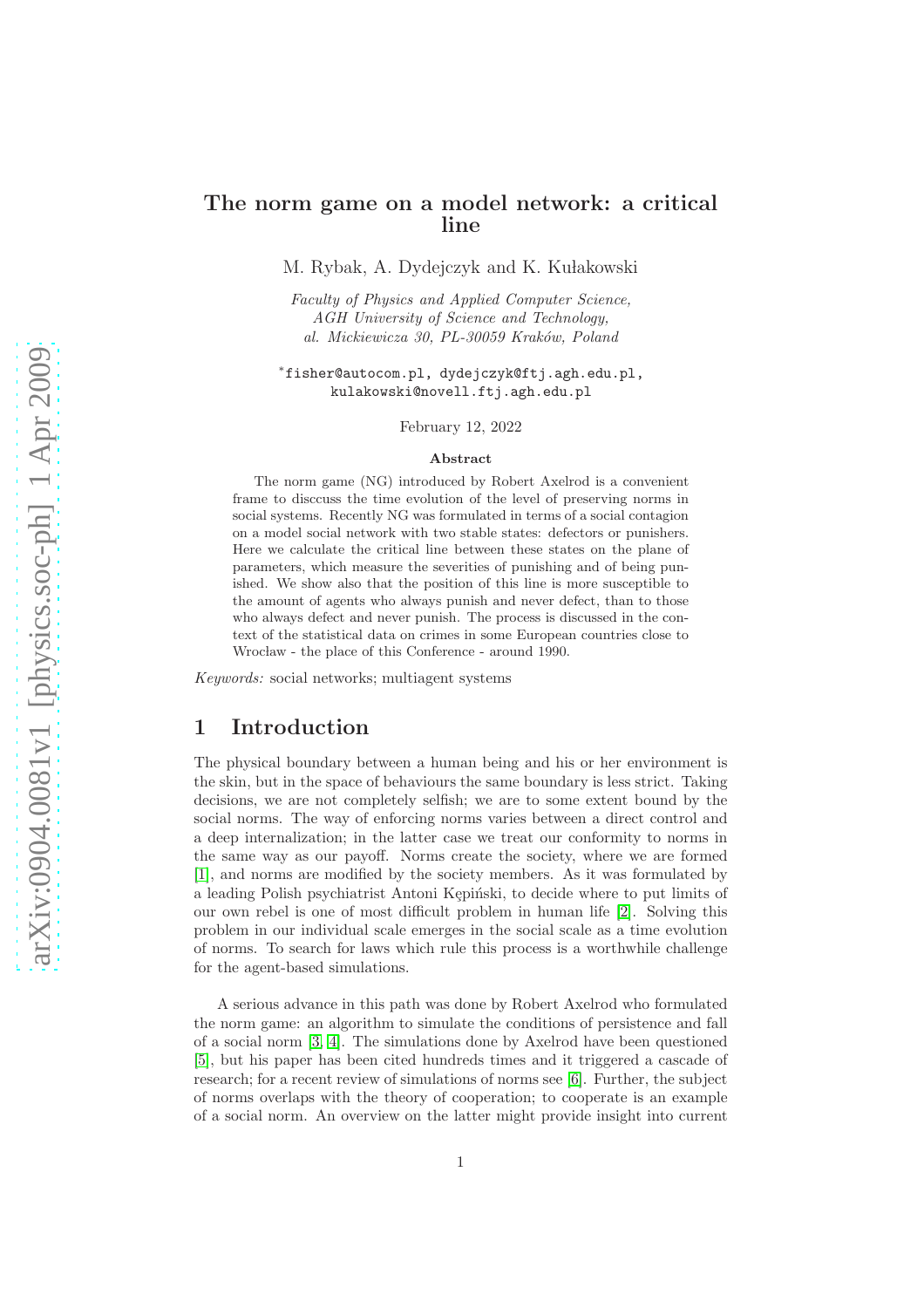trends; still the research in this field seems to be at its intensively rising stage [\[7,](#page-7-6) [8\]](#page-7-7). As norms are beliefs, there is also some overlap with the simulations of opinion dynamics; for a review of sociophysical simulations on this matter see [\[9\]](#page-7-8).

Direct motivation of this research comes from statistical data on norm breaking. Perhaps most striking change we have seen deals with the data on divorces in Portugal during the Carnival Revolution. There, the number of divorces increased from 777 in 1974 to 7773 in 1977 [\[10\]](#page-7-9). The plots on crime in countries in Central Europe are more conventional. In Fig. 1 we show the data on Germany, Poland, Czech Republic, Austria and Hungary [\[10\]](#page-7-9). In accordance with warnings by Eurostat, our aim is not to compare the amount of crimes in these countries, but rather to show the changes in some of them. Note that opinion shifts were classified into continuous and abrupt by Michard and Bouchaud in 2005 [\[11\]](#page-7-10) within a theory of imitation. In the Axelrod model, the driving social mechanism is punishment; the interaction inhibits the change rather than releases it.



Figure 1: The crime statistics in selected European countries in 1980-2000.

In NG [\[3\]](#page-7-2) agents defect a norm with a given probability. Once an agent defects, other agents punish the defector, also with some probability. The defection is gratified with some payoff, but those who are punished lose. Also, those who punish incur some cost. Axelrod considered also a metagame: the possibility of punishment those who do not punish. The overall success of an agent was measured by his income, but the agent himself - represented by his strategy - was not modified. After some number of games, the genetic algoritm was used to select strategies which yielded the best income. As indicated in [\[6\]](#page-7-5), this kind of modeling has an advantage to deal with the dynamics of the process. We should add that Neumann criticizes the approach of Axelrod for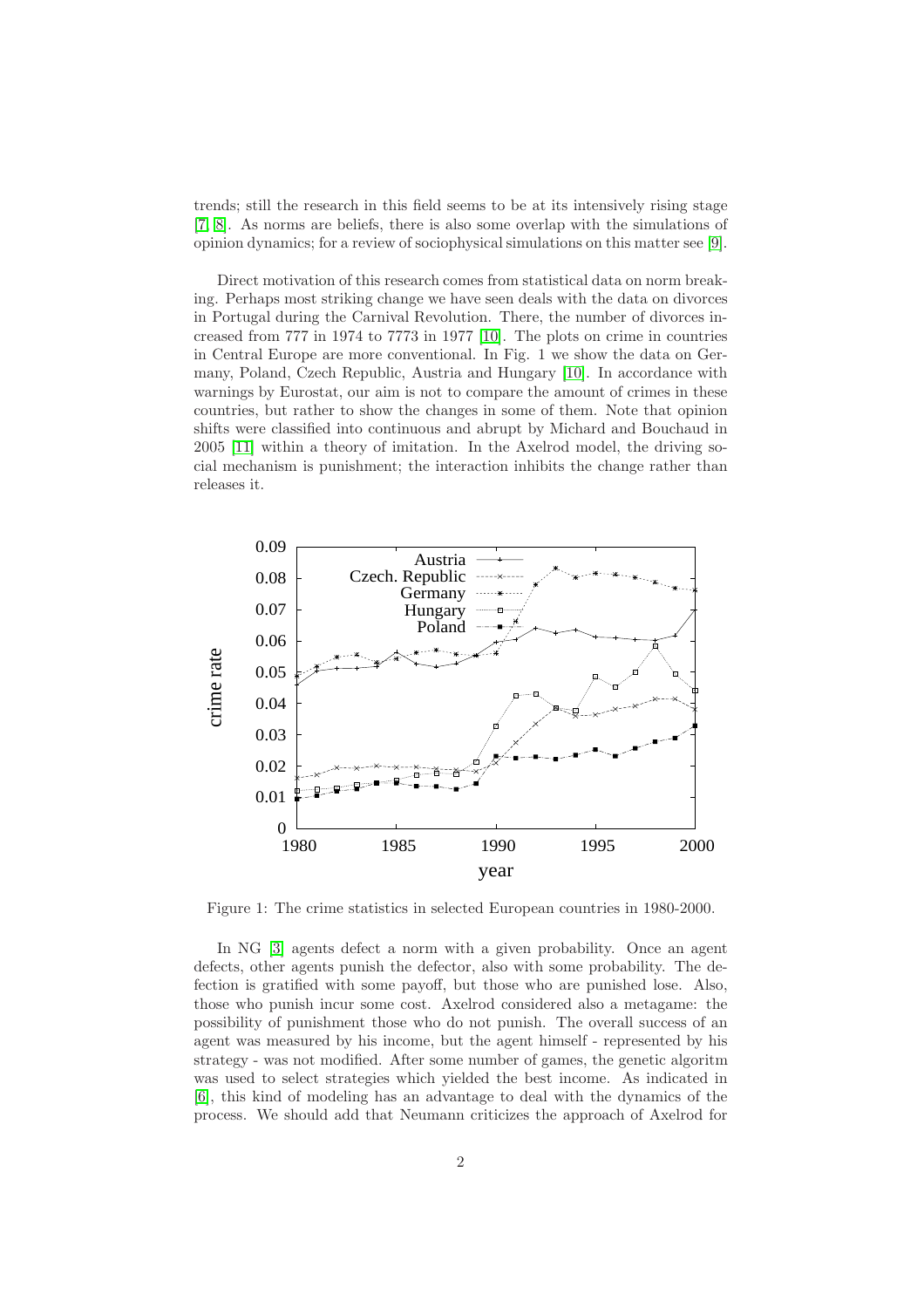

Figure 2: Time evolution of the number of defectors - an example.

disregarding the functional character of norms [\[6\]](#page-7-5).

Recently [\[12,](#page-7-11) [13\]](#page-7-12) we developed a new realization of the Axelrod model with two new ingredients. First is that the model is freed from the payoff parameters; what is left is just the influence of agents' decisions on decisions of other agents. Further, the probabilities of decisions of individual agents (to defect or not, to punish or not) are not constant, but they are dynamically modified in each game they play. Second modification is less technical: once an agent decides to defect, his ability to punish in his future games vanishes, and his probability to defect (boldness) in future games is kept one until he is punished; then it is multiplied by  $(1 - \beta)$ . Then, the constant  $\beta$  describes the severity of the punishment. On the contrary, once an agent punishes, he will never defect the norm, and his probability to punish (vengeance) is set to  $(1 - \gamma)$ , where  $\gamma$ is due to the punishment cost. This vengeance can be further reduced if the agent punishes also in his future games. In this way, a kind of social labeling takes place: first decision is irreversible, and the whole process can be seen as a social contagion [\[9\]](#page-7-8). As a consequence, a sharp transition of the final boldness as dependent of the initial boldness is found [\[13\]](#page-7-12). The threshold value varies with the model parameters  $(\beta, \gamma)$ . These results depend only quantitatively on the assumed topology of the social network, which determines the probability distribution of the number of punishers, i.e. of the node degree.

The aim of the present paper is twofold. First, we are going to investigate the above mentioned sharp transition in the space of parameters  $(\beta, \gamma)$ . On the contrary to [\[13\]](#page-7-12), here we are going to assume a given probability distribution of the initial boldness between agents. This modification makes the calculation closer to a social reality, where different agents present different willingnesses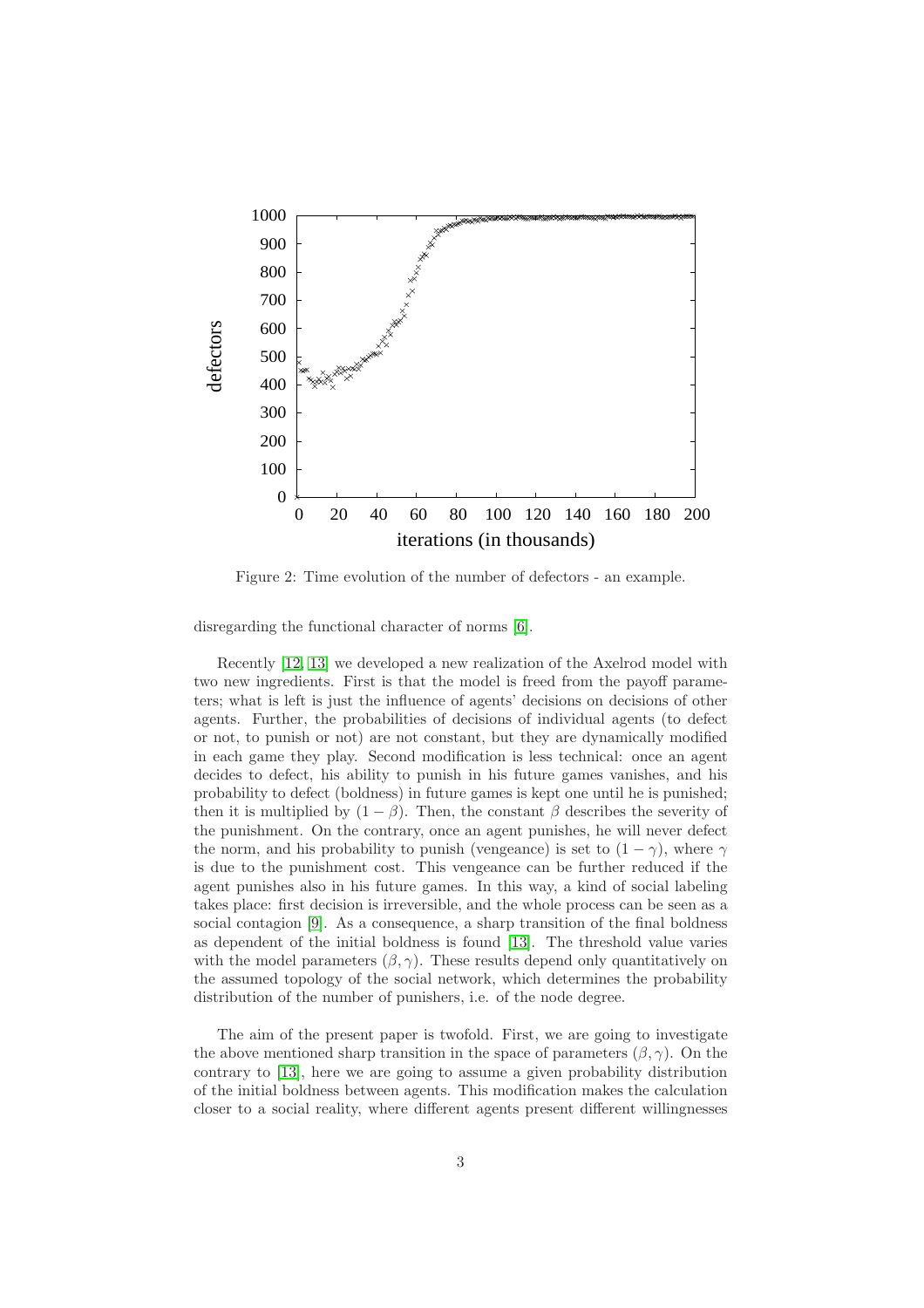

Figure 3: The sharp character of the transition for a small number of guards or sinners.

to break the norm and to punish. We should precise that in our model the parameters  $(\beta, \gamma)$  represent not the boldness and the vengeance, but rather the modifications of agents' boldness and vengeance due to the decisions of other agents. Then, our model parameters describe the interactions between agents and not their actual states. Our goal here is to calculate the critical line on the plane  $(\beta, \gamma)$  between the final state 'all defect and nobody is punished' and the final state 'nobody defects'. This critical line is a kind of generalization of the critical concentration, calculated in the problems of directed percolation [\[14,](#page-7-13) [15\]](#page-7-14). Our second aim is to investigate the character of the transition when some biased modifications of the structure of the social network. We use two kinds of these modifications: *i)* agents (guards) at some amount of nodes always punish and never defect, *ii)* agents (sinners) at some amount of nodes always defects and never punish.

In our model, agents are placed at nodes of the directed Erdös-Renyi network. This network is selected for its generic topology. There is much work on the structures of social networks, mostly done by sociologists [\[16,](#page-8-0) [17\]](#page-8-1); for an early list of references see [\[18\]](#page-8-2). With the outburst of scale-free networks a common opinion appeared that social networks are scale-free. Some of them can indeed be classified as scale-free, in particular those where direct face-to-face contact is not needed; as citation networks or telephone-calls networks [\[19,](#page-8-3) [20,](#page-8-4) [21\]](#page-8-5). Still, the actual structure varies from one social network to another [\[22,](#page-8-6) [23\]](#page-8-7), and often the network is simply too small to be classified to any type [\[24\]](#page-8-8). To end, we have checked [\[13\]](#page-7-12) that the investigated threshold appears also in the scale-free growing networks, except the case when the direction of links is determined by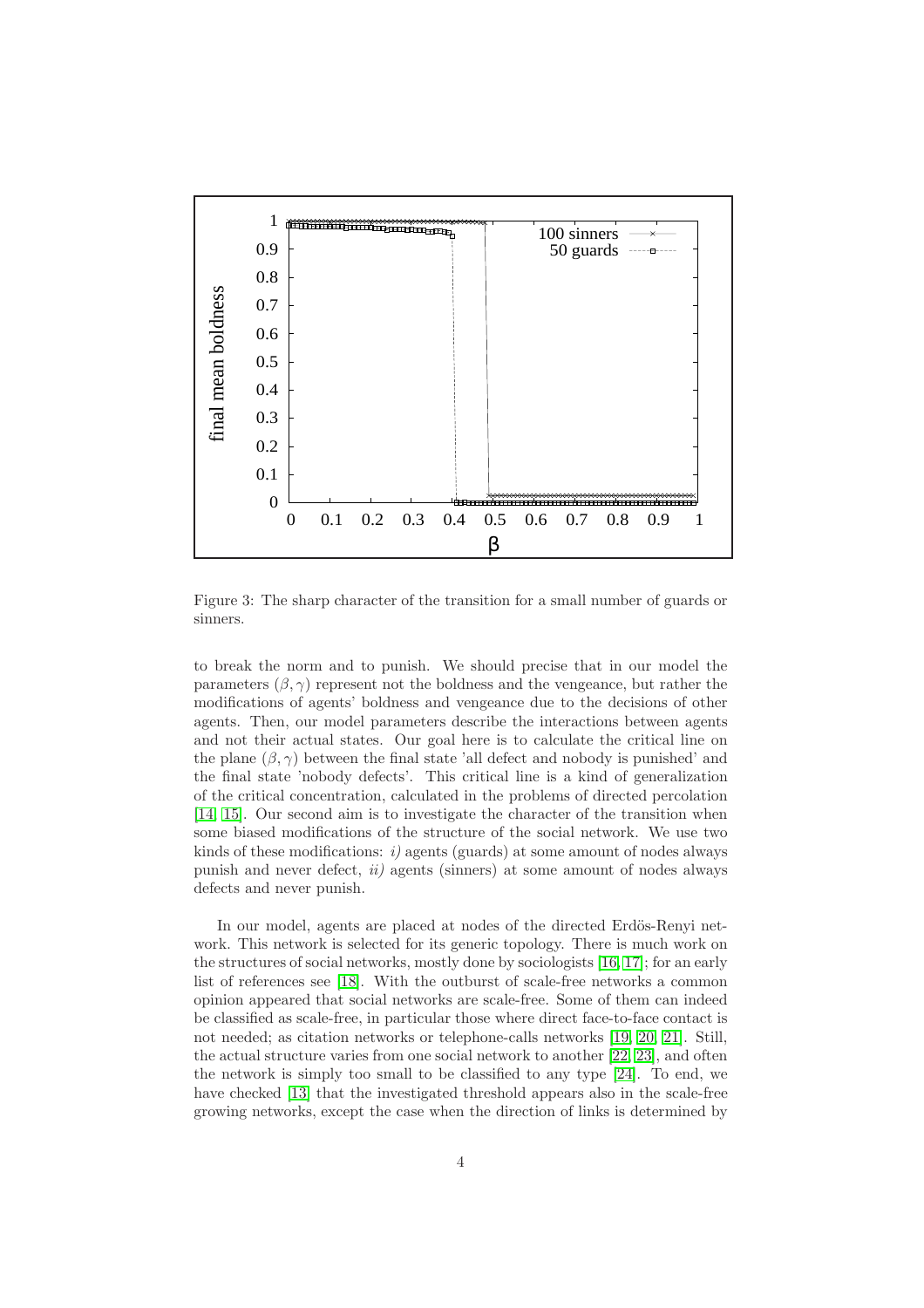

Figure 4: The continuous character of the transition for a large number of guards or sinners.

the sequence of attaching new nodes. Last but not least, here we are not going to discuss the role of hubs, which could complicate the results.

The paper is organized as follows. In the next section the model assumptions and the details of the calculations are listed. In Section 3 we describe the numerical results. These are two: the critical line on the plane of the parameters, and the transition dependence of the amount of guards/sinners. Section 4 is devoted to discussion of the results in the context of a recent classification of contagion processes [\[25\]](#page-8-9), and of some statistical data on dynamics of crime, presented in Fig. 2.

#### 2 Model and calculations

The network size is  $N = 4000$  nodes, the mean number of in-going links (punishers) is  $\lambda = 5$ , and their distribution is Poissonian. On the contrary to our former calculations [\[13\]](#page-7-12), here we assume a homogeneous distribution of the initial probability to defect the norm, i.e. the initial boldness  $b(i)$ , where i is the node index. As a rule, the initial vengeance  $v(i)$ , i.e. the initial probability of punishing, is  $v(i) = 1 - b(i)$ . This condition is not maintained during the simulation; however,  $b(i) + v(i) \leq 1$ . Third option is to obey the norm and not punish, with the probability  $1 - b(i) - v(i)$ .

At each time step, an agent  $i$  is selected and he breaks the norm with the probability equal to his boldness  $b(i)$ . If actually he does, his boldness  $b(i)$  is set to 1 and his vengeance, i.e. the probability of punishing - is set to 0. Then his neighbours  $i(i)$  are asked, one by one, if they punish i. If one of them pun-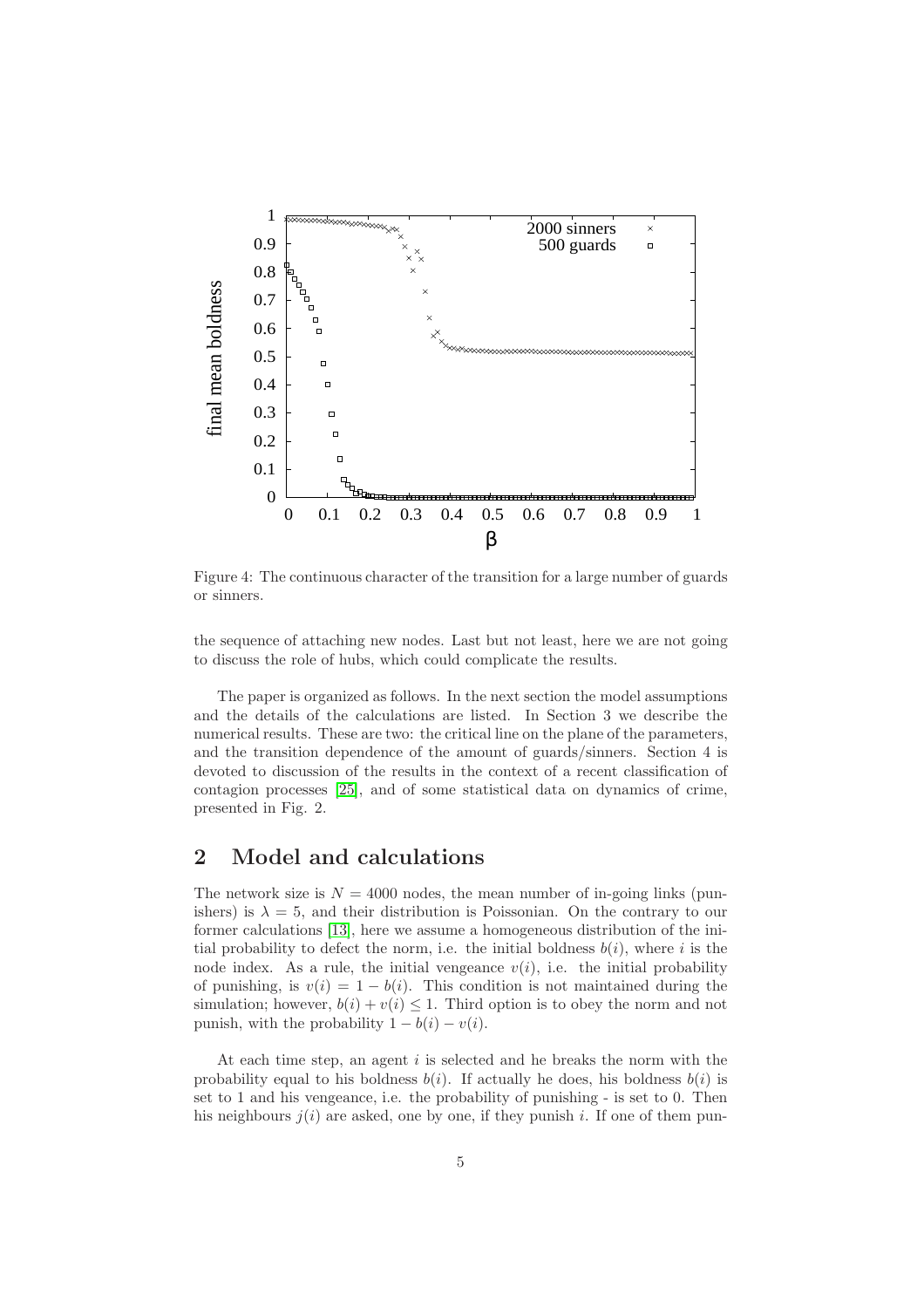

Figure 5: The critical line in the homogeneous system and two lines for a small number of guards or sinners.

ishes, the boldness of i is multiplied by a factor  $1 - \beta$ , and the vengeance of the punisher j is multiplied by  $1 - \gamma$ . The defector can be punished only by one neighbour. On the contrary, if a neighbour does not punish, his boldness is set to one and his vengeance is set to zero. In this way, the process is accompanied by kind of social labeling [\[26\]](#page-8-10): those who break the norm and those who refrain from punishing cannot punish in their future games, and those who punish cannot break the norm.

As a rule, we calculate the values of the parameters  $\beta$ ,  $\gamma$  where the threshold appears, i.e. the final state changes from the bold state 'all defect' to the vengeant state 'all punish'. Additionally, as a new variant of the game, some amount of sites of the network is selected randomly. Agents at these nodes got special roles of 'guards' or 'sinners'. If an agent is a guard, he always punishes and never defects; sinners do the opposite, i.e. always defect and never punish. The value and character of the threshold is observed against the ratio of the number of those special nodes to the whole population  $N$ . All these special nodes are either all 'guards' or all 'sinners'.

#### 3 Results

Calculating the final boldness as dependent on  $\beta$  and  $\gamma$  we observe a sharp change of the result, as in Fig. 3 a, at some threshold values of  $\gamma$  and  $\beta$ . This means that we got a critical line  $\gamma_c(\beta)$  in the plane of the parameters  $(\beta, \gamma)$ . see Fig. 4. This line divides the plane  $(\beta, \gamma)$  into two areas; the plane can be treated as a phase diagram, then we can talk about two phases. Abobe the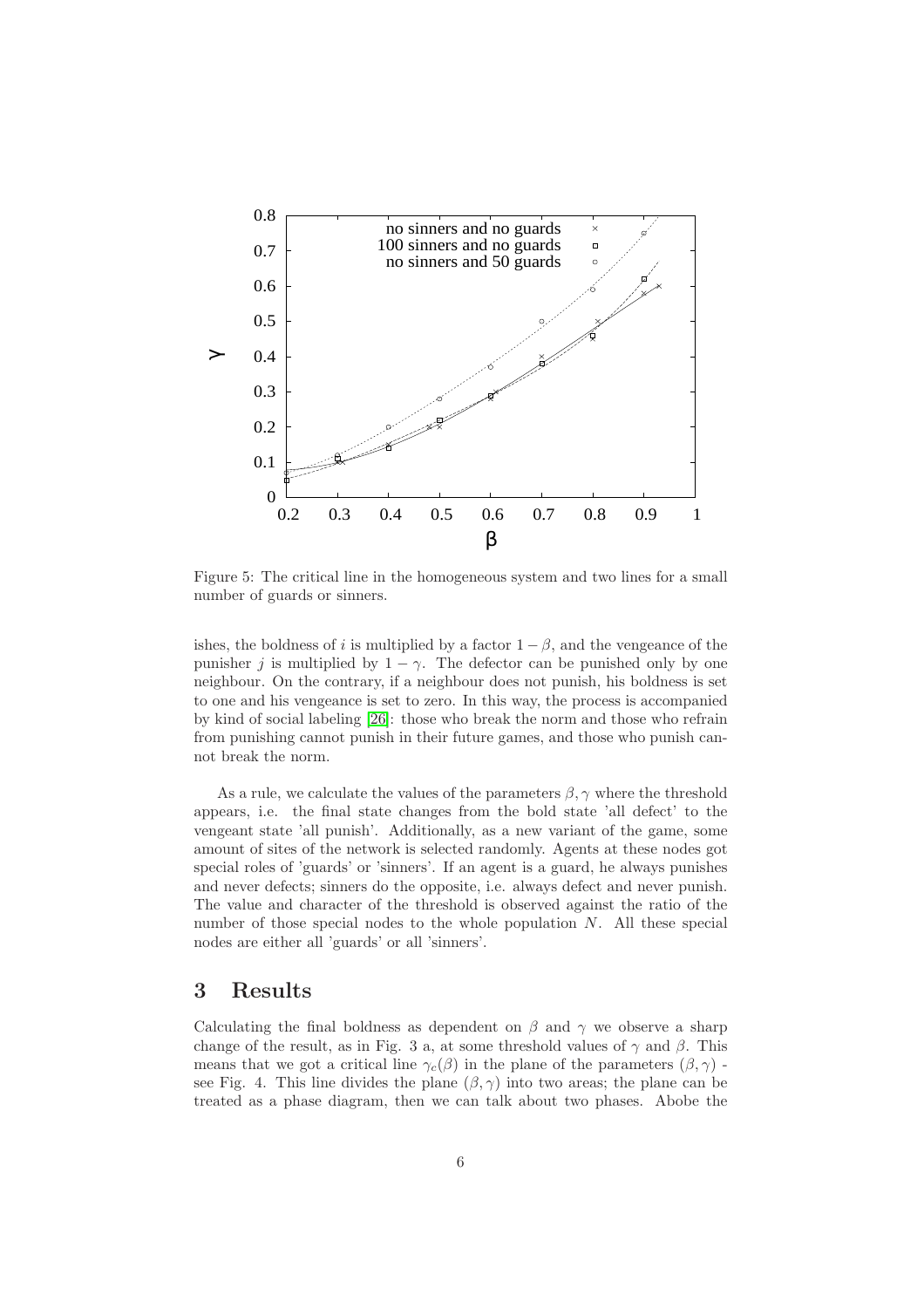line, we have a 'Bold' phase, where  $\gamma$  is large; there punishment costs too much and is not effective. Below the line, we have a 'Vengeant' phase where the cost of punishment is low. Then, everybody punishes and there is no interest in defection.

Having added a small amount of 'sinners' or 'guards' to the system we observe that the threshold changes differently in these two cases. Basically the character of the threshold remains the same, just the threshold value is more susceptible to the admixture of 'guards' than to the one of 'sinners'. This can be seen at the positions of two additional curves in Fig. 4. While adding of five percent of 'sinners' apparently produces no effect, twice smaller admixture of 'guards' shifts the critical line upwards, reducing the area of the Bold phase. When the number of modified nodes increases more, the character of the plot  $b(\gamma;\beta)$  gradually changes from an abrupt to a more continuous one. Examples of these curves are shown in Fig. 3 b. This change prevents us to investigate the critical line for higher concentration of special nodes; the transition becomes fuzzy.

## 4 Discussion

The crossover from the sharp to the fuzzy character of the transition between the Bold phase and the Vengeant phase, observed at the  $(\beta, \gamma)$  plane, fits into a recent classification of contagion processes [\[25\]](#page-8-9). According to that scheme, models of contagion processes can be divided into three classes:  $I$ ) independent interaction models,  $II$ ) stochastic threshold models, and  $III$ ) deterministic threshold models. Sharp transitions, like those found in our results, are characteristic for class III. Models in class II give fuzzy curves, similar to those obtained here for larger amounts of admixtured 'guards' or 'sinners'. These models are also called 'critical mass models'. In our terms, a critical amount of sinners should not be punished to get the transition to the bold phase; this could mean that local concentration of 'guards' should be small. If this is so, our results do fit into the classification proposed in [\[25\]](#page-8-9). As we noted in the Introduction, a similar classification was developed in [\[11\]](#page-7-10). Note that the basis of [\[11\]](#page-7-10) was the random-field Ising model, which is far from the picture of contagion.

Coming back to the sociological reality, let us add a few words on the data presented in Fig. 1 in terms of punishment and its cost. We stress that the parameters  $\beta$  and  $\gamma$  do not mean directly the amount of units which a punished and punishing agent should pay, but just the measure of the decrease of the probability that he will defect and punish again. In these terms, large numbers on the statistics of crimes in a country can be interpreted as an indication that the punishment cost are large or the punishment is weak. Accordingly, an increase of the data can mean that the punishment  $\beta$  decreased below some critical value or the punishment cost  $\gamma$  increased. Then, new generations faced with an issue, to break a given norm or to preserve it, decide in a collective way, and these decisions are visible in the statistical data. If this point of view is accepted, we should admit in particular that law in Germany, Hungary and Poland is broken much more frequently after 1993. However, the data presented in Fig. 1 can be seen also as a demonstration, that police in these countries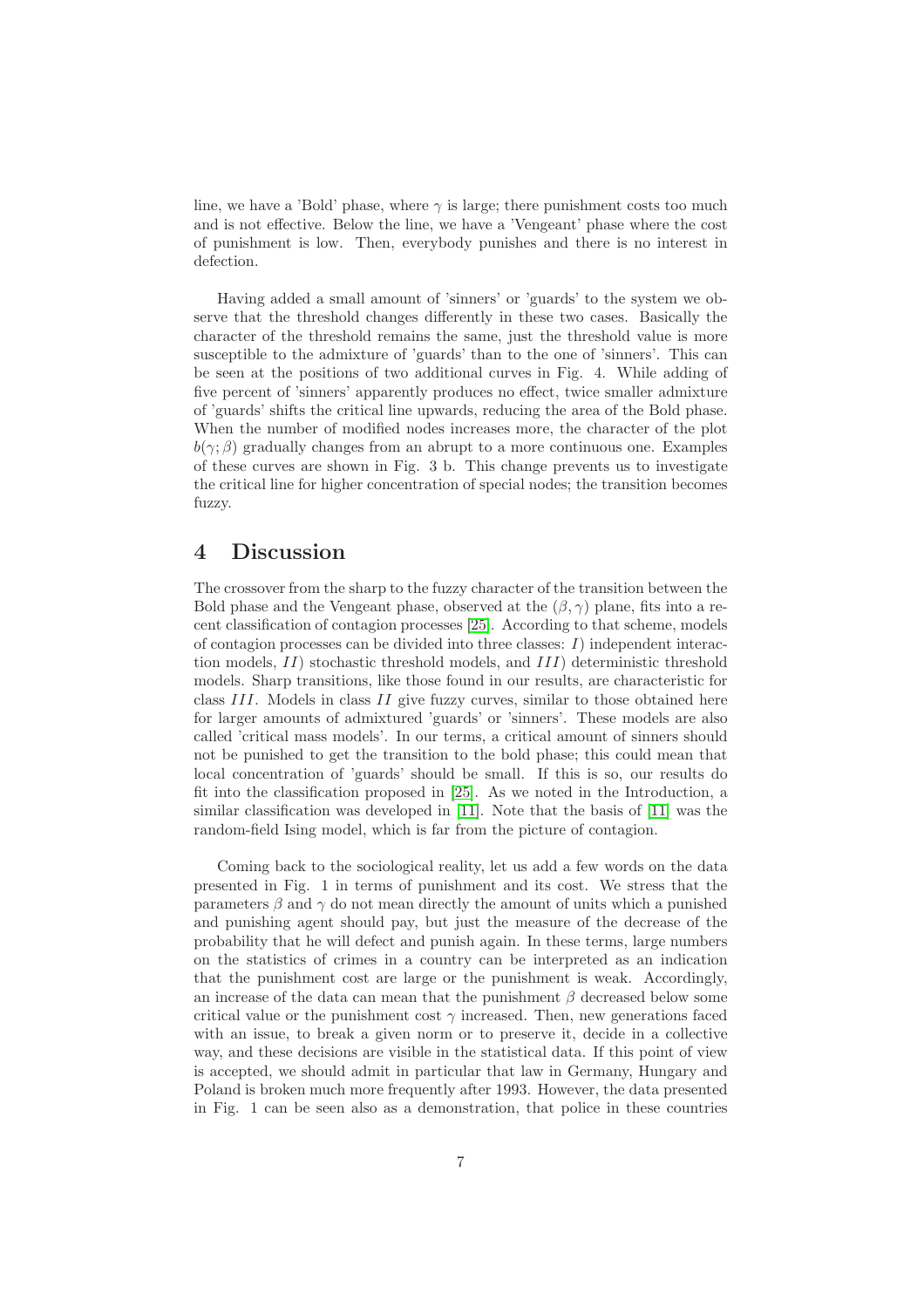is less punished for detecting crimes after 1993, than before. Obviously, this punishment is not open and intended; still it can appear as a consequence of burdensome bureaucratic procedures, faulty organization, unclear rights and shifts of political aims.

Acknowledgements. The research is partially supported within the FP7 project SOCIONICAL, No. 231288.

# <span id="page-7-0"></span>References

- [1] R. I. M. Dunbar, *The social brain: Mind, language, and society in evolutionary perspective*, Annual Review of Anthropology 32 (2003) 163-181.
- <span id="page-7-2"></span><span id="page-7-1"></span>[2] A. Kepiński, *Self-portrait of a man* (in Polish), Wyd. Literackie, Kraków 2003.
- [3] R. Axelrod, *An evolutionary aproach to norms*, Amer. Political Sci. Rev. 80 (1986) 1095-1111.
- <span id="page-7-3"></span>[4] R. Axelrod, *Complexity of Cooperation. Player-Based Models of Competition and Collaboration*, Princeton UP, Princeton 1997.
- <span id="page-7-4"></span>[5] M. Galan and L. Izquierdo, (2005) *Appearances can be deceiving: Lessons learned re-implementing Axelrod's 'Evolutionary Approach to Norms'*. JASSS 8 (3) 2 (2005).
- <span id="page-7-5"></span>[6] M. Neumann, *Homo Socionicus: a Case Study of Simulation Models of Norms*, JASSS 11, no. 4/6 (2008).
- <span id="page-7-6"></span>[7] R. Axelrod, *On six advances in cooperation theory*, Analyse und Kritik, 22 (2000) 130-151.
- <span id="page-7-7"></span>[8] G. Deffuant, S. Moss and W. Jager, *Dialogues concerning a (possibly) new science*. JASSS 9 (1) 1 (2006).
- <span id="page-7-8"></span>[9] C. Castellano, S. Fortunato and V. Loreto, *Statistical physics of social dynamics*, Rev. Mod. Phys., in press [\(arXiv:0710.3256\)](http://arxiv.org/abs/0710.3256).
- <span id="page-7-10"></span><span id="page-7-9"></span>[10] data of Eurostat [\(http://epp.eurostat.ec.europa.eu/\)](http://epp.eurostat.ec.europa.eu/)
- [11] Q. Michard and J.-P. Bouchaud, *Theory of collective opinion shifts: from smooth trends to abrupt swings*, Eur. Phys. J. B 47 (2005) 151-159.
- <span id="page-7-11"></span>[12] K. Ku lakowski, *Cops or robbers - a bistable society*, Int. J. Mod. Phys. C 19 (2008) 1105-1111.
- <span id="page-7-12"></span>[13] K. Ku lakowski, A. Dydejczyk and M. Rybak, *The norm game: how a norm fails*, LNCS 5545 (2009) 835-844.
- <span id="page-7-14"></span><span id="page-7-13"></span>[14] D. Stauffer and A. Aharony, *Introduction to Percolation Theory*, Routledge, London 2003.
- [15] B. Bollob´as and O. Riordan, *Percolation*, Cambridge UP, Cambridge 2006.